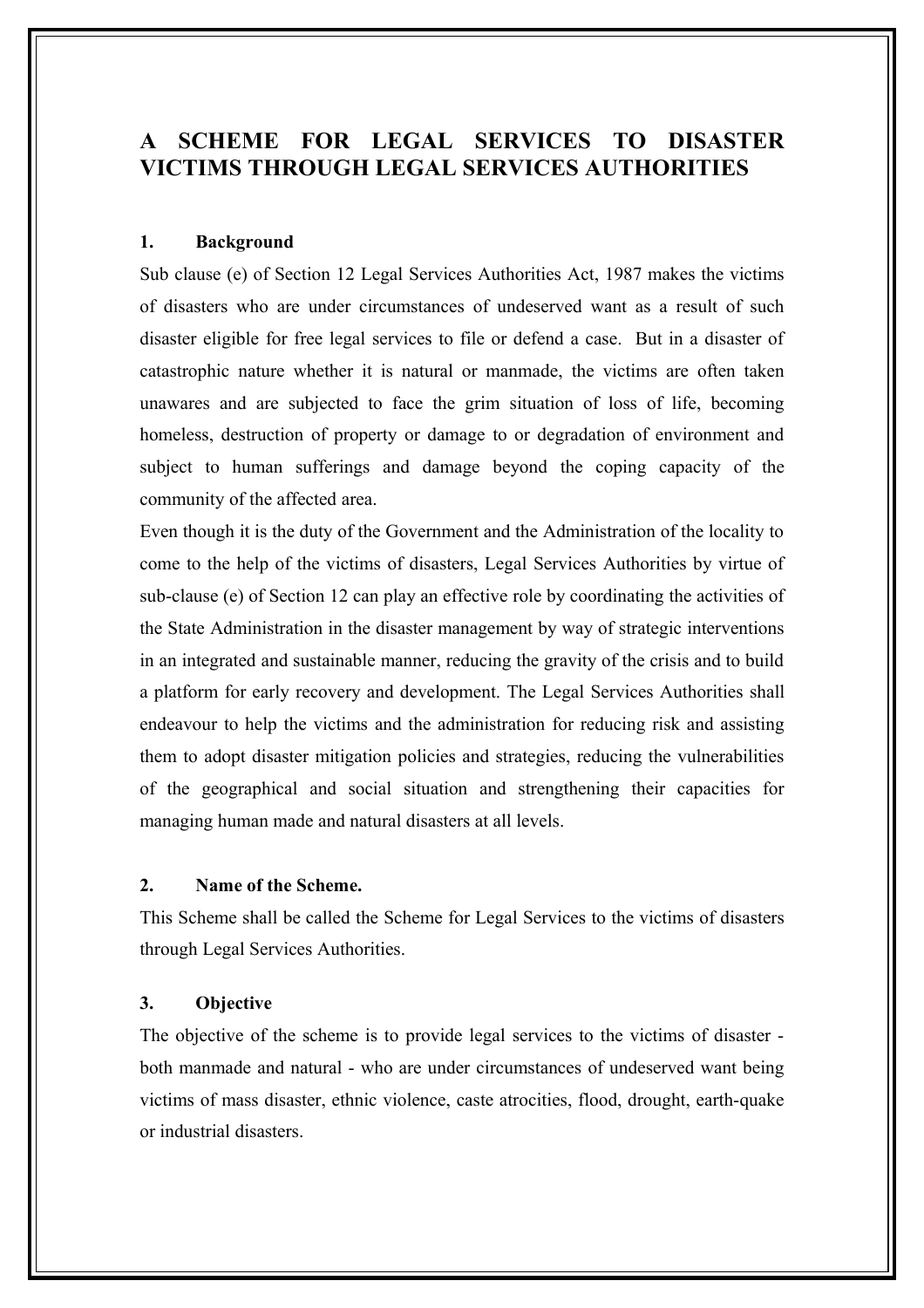The intervention of Legal Services Authorities should be for coordinating the integrated, strategic and sustainable development measures taken by the Government and Disaster management Authorities for reducing the period of crises and for building a platform for early recovery and development. The thrust of the efforts for by the State Legal Services Authorities shall be for strengthening the capacity of the victims for managing the disaster at all levels and to coordinate with the Government departments and non-governmental organisations and also for providing legal aid to the victims.

### **4. Strategic Intervention by the State Legal Services Authorities.**

The strategy for intervention by the Legal Services Authorities for helping the victims of disasters shall be on the following lines:

- 1. Ensuring immediate help by Governmental and Non-Governmental Agencies to the victims.
- 2. Coordinating the activities of different departments of the Government and the NGOs for bringing immediate relief.
- 3. Supervising the distribution of relief materials.
- 4. Supervising the construction of temporary shelter or transporting the victims to a safer place.
- 5. Supervising the reunion of families.
- 6. Supervising the health care and sanitation of the victims and preventing the spread of epidemics.
- 7. Supervising the needs of women and children.
- 8. Ensuring the availability of food, medicine and drinking water.
- 9. Supervising the reconstruction of damaged dwelling houses.
- 10. Supervising the restoration of cattle and chattel.
- 11. Legal Awareness Programmes in the relief camps on the legal rights of the victims.
- 12. Organising Legal Aid Clinics in the affected areas for assisting in reconstruction of valuable documents.
- 13. Assisting the victims to get the benefits of the promises and assurances announced by the Government and Ministers.
- 14. Assisting in the rehabilitation, care and future education of orphaned children.

 $\mathcal{L}$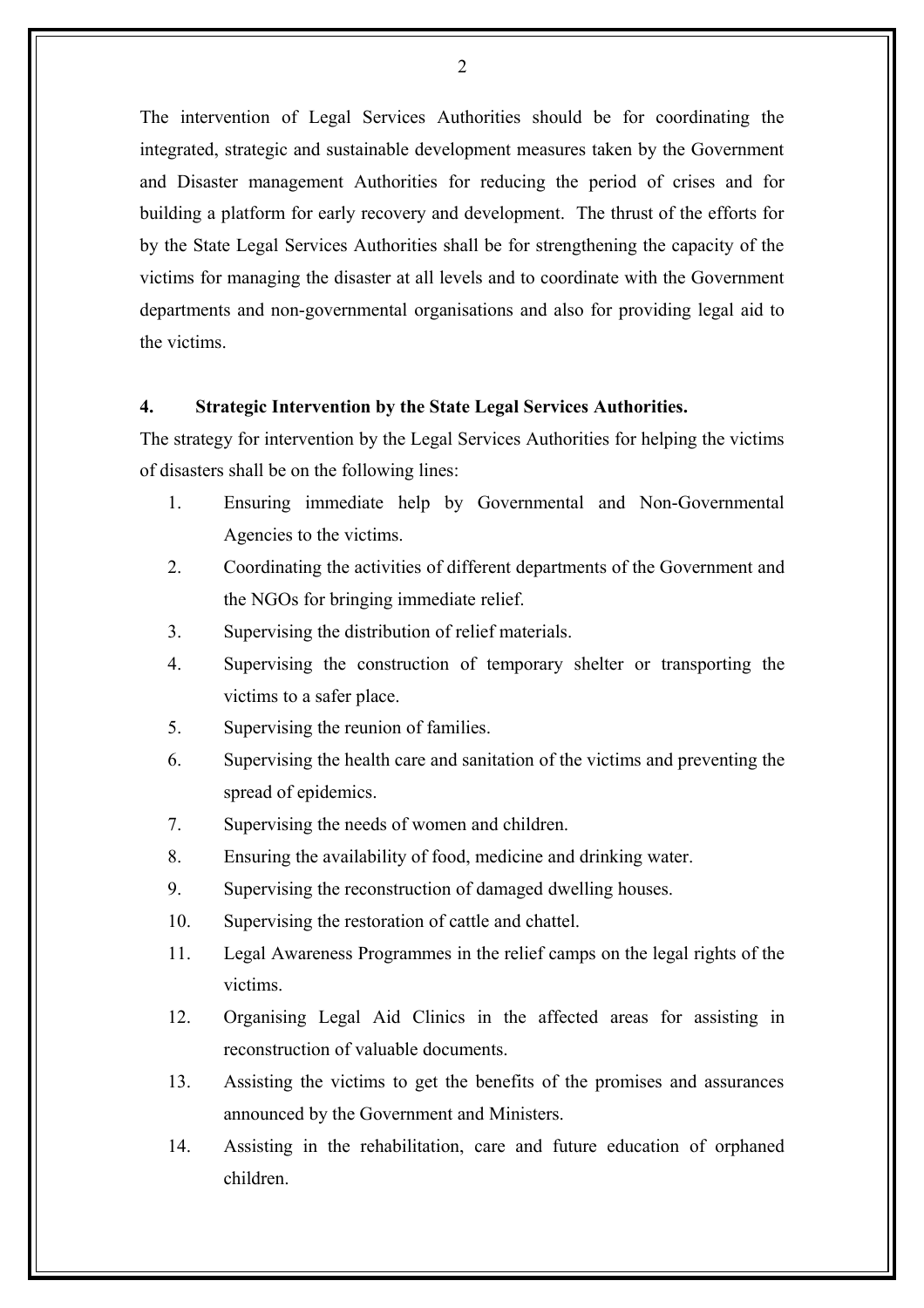- 15. Taking steps for appropriate debt relief measures for the victims.
- 16. Assisting in the rehabilitation of the old and disabled who lost their supporting families.
- 17. Assisting in the problems relating to Insurance Policies.
- 18. Arranging Bank Loans for restarting the lost business and avocations.
- 19. Arranging for phyciatrist's help / counselling to the victims who are subjected to physiological shock and depression on account of the disaster.

#### **5. Machinery for Legal Services.**

The State Legal Services Authorities shall establish a Core group in all districts under the control of the District Legal Services Authorities to spring into action in the event of a disaster, whether manmade or natural.

The Core group shall consist of a senior judicial officer, young lawyers including lady lawyers selected in consultation with the local bar association, Medical Doctors nominated by the local branch of the Indian Medical Association and the NGOs by accredited by the State Legal Services Authority. The Secretary of the District Legal Services Authority shall maintain a Register containing the Telephone numbers and the cell numbers of the members of the Core group.

### **STRATEGY FOR LEGAL AID TO THE VICTIMS**

# 6. **Ensuring immediate help by Governmental and Non-Governmental agencies to the victims.**

The nodal agency for responding to a disaster shall be the State and District Disaster Management Authorities set up under the Disaster Management Act, 2006. The State Legal Services Authority should immediately alert the District Legal Services Authority concerned who in turn shall get in touch with the Disaster Management Authority of the State and District and gather the details of the steps taken by the **latter** 

(a) The Core group set up the District Legal Services Authority shall immediately proceed to the area where the disaster has occurred and get involved in the work of relief.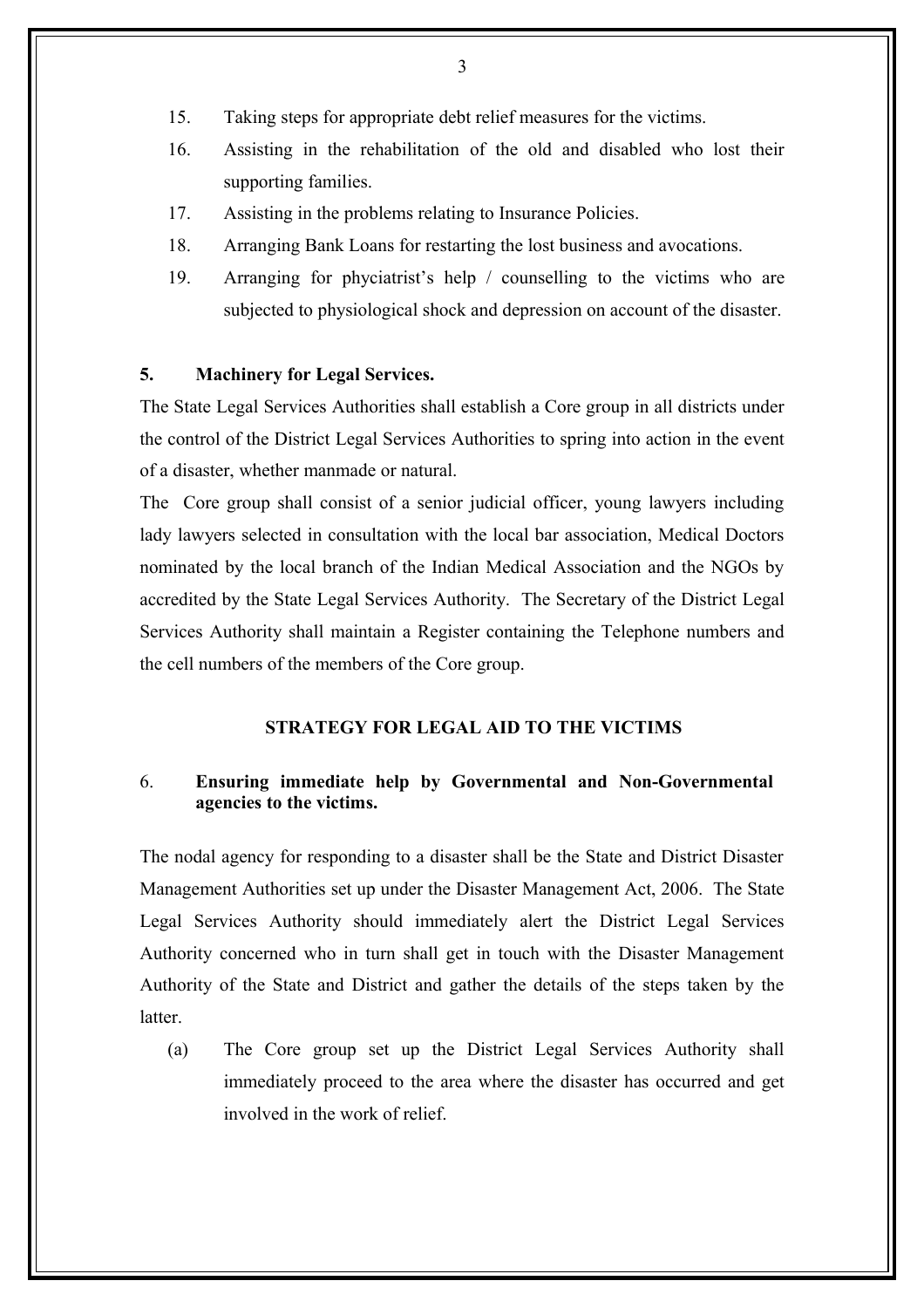(b) The District Legal Services Authority and the Core team shall coordinate the activities of the relief operations by involving themselves and without causing any hindrance to the smooth flow of the relief operations.

# **7. Coordinating different departments of the government and the NGOs for brining immediate relief.**

The State Legal Services Authority at the apex level shall get in touch with the State Disaster Management Authority / Department to ensure that all the departments of the State Government including health, finance, social welfare and police are involved in the relief operations. The State Legal Services Authorities shall coordinate the implementation of the Plan of Action, if any, prepared by the Disaster Management **Authorities** 

- (a) The State and District Legal Services Authorities shall obtain a copy of the disaster management plan, if any, prepared by the State Disaster Management Authority / District Disaster Management Authority.
- (b) The State Legal Services Authority / District Legal Services Authority shall as far as practicable follow the aforesaid plan and, if necessary, make suggestions to the state administration or Disaster Management Authorities for improving the quality of relief operations.

### **8. Supervising the distribution of relief materials.**

In the event of a disaster, the first and foremost step to be taken is to ensure that the victims are provided with adequate support to tide over their undeserved wants. This includes provision of food, safe drinking water and transferring the victims to safe shelters. The District Legal Services Authority in coordination with the Disaster Management Authority and State Government Departments, shall supervise effective and timely supply of relief materials to the victims of the disaster.

# **9. Supervising the construction of temporary shelters or transporting victims to safer place.**

District Legal Services Authority and the Core team shall supervise construction of temporary shelters and transportation of victims to such shelters to other safer places. Any lapses can be reported to the government officer incharge to ensure that the lapses are remedied immediately.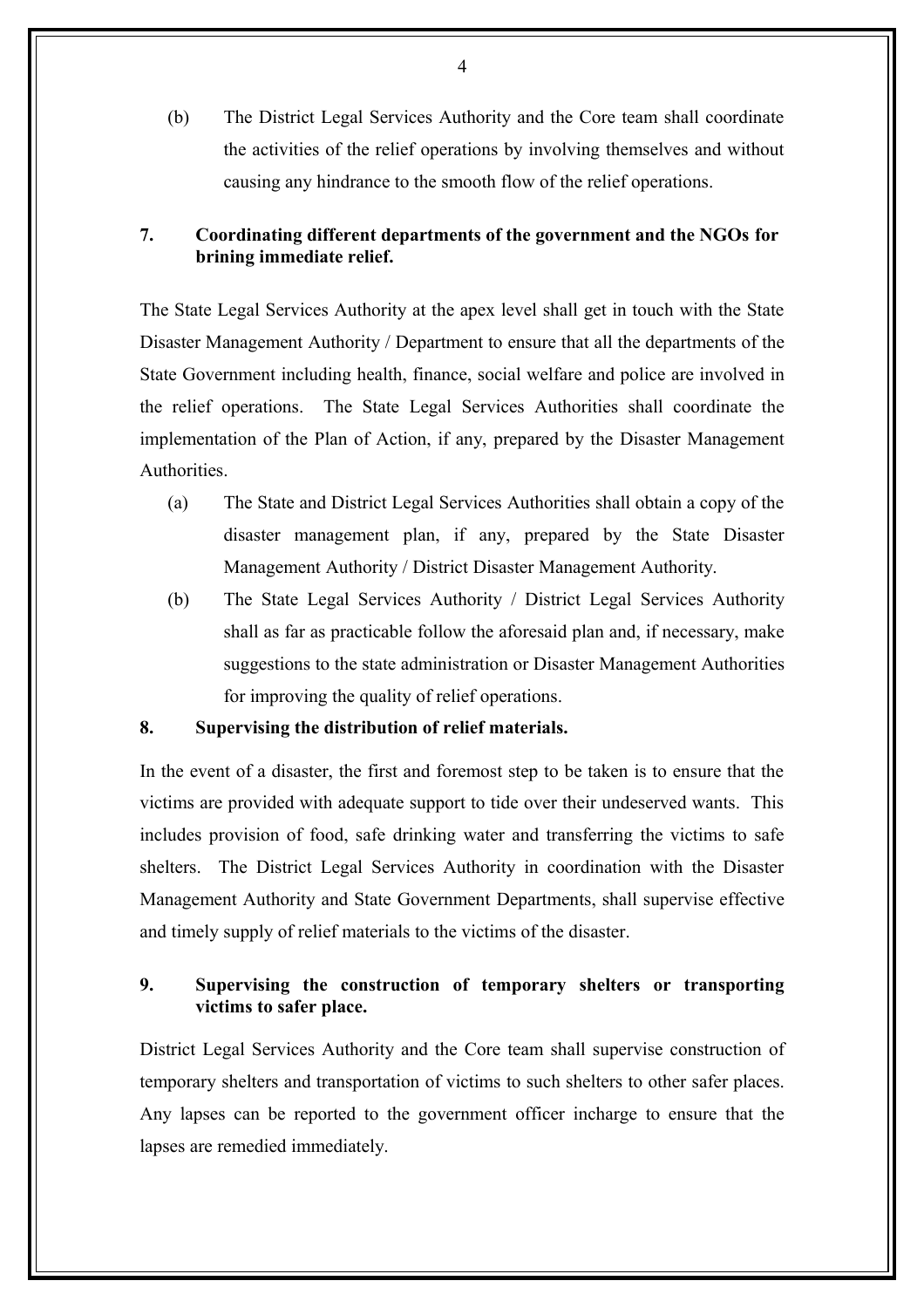#### **10. Supervising the reunion of families.**

A disaster may result in sudden disruption of the cohesive unit of families. Members of the family are likely to get separated on account of the disaster or by reason of the rescue operations or on account of medial emergencies. Separation can occur due to loss of life also.

The Core team shall visualise such probable traumatic situations in the families affected by the disaster and shall take necessary steps for consoling the victims and shall take earnest search for the missing members of the families.

## **11. Supervising the health care of the victims and preventing the spread of epidemics.**

The District Legal Services Authority shall take prompt steps for coordinating with the District Medical Officer for ensuring that the victims of the disaster are given proper medical care. The injured victims shall be given prompt treatment.

- (a) When a large number of affected persons are congregated in relief camps, adequate sanitation has to be ensured. Steps shall be taken to ensure that the public health authorities are performing cleaning and sanitation of the camps on a regular basis.
- (b) The District Legal Services Authority shall ensure that adequate preventive measures are taken by the health authorities against outbreak of contagious and infectious diseases and water-born diseases can occur in the relief camps.
- (c) Right to health being a concomitant to the Right to Life guaranteed under Article 21 of the Constitution of India, the disaster victims are entitled to adequate health facilities and the Legal Services Authorities are dutybound to ensure the same through appropriate measures.

#### **12. Supervising the needs of women and children.**

Women and children are beneficiaries of free legal aid under Section 12 of Legal Services Authorities Act. They are the most vulnerable group amongst the victims of any disaster. Safety of women and children in the camps and their valuables like ornaments and personal belongings are to be protected. The District Legal Services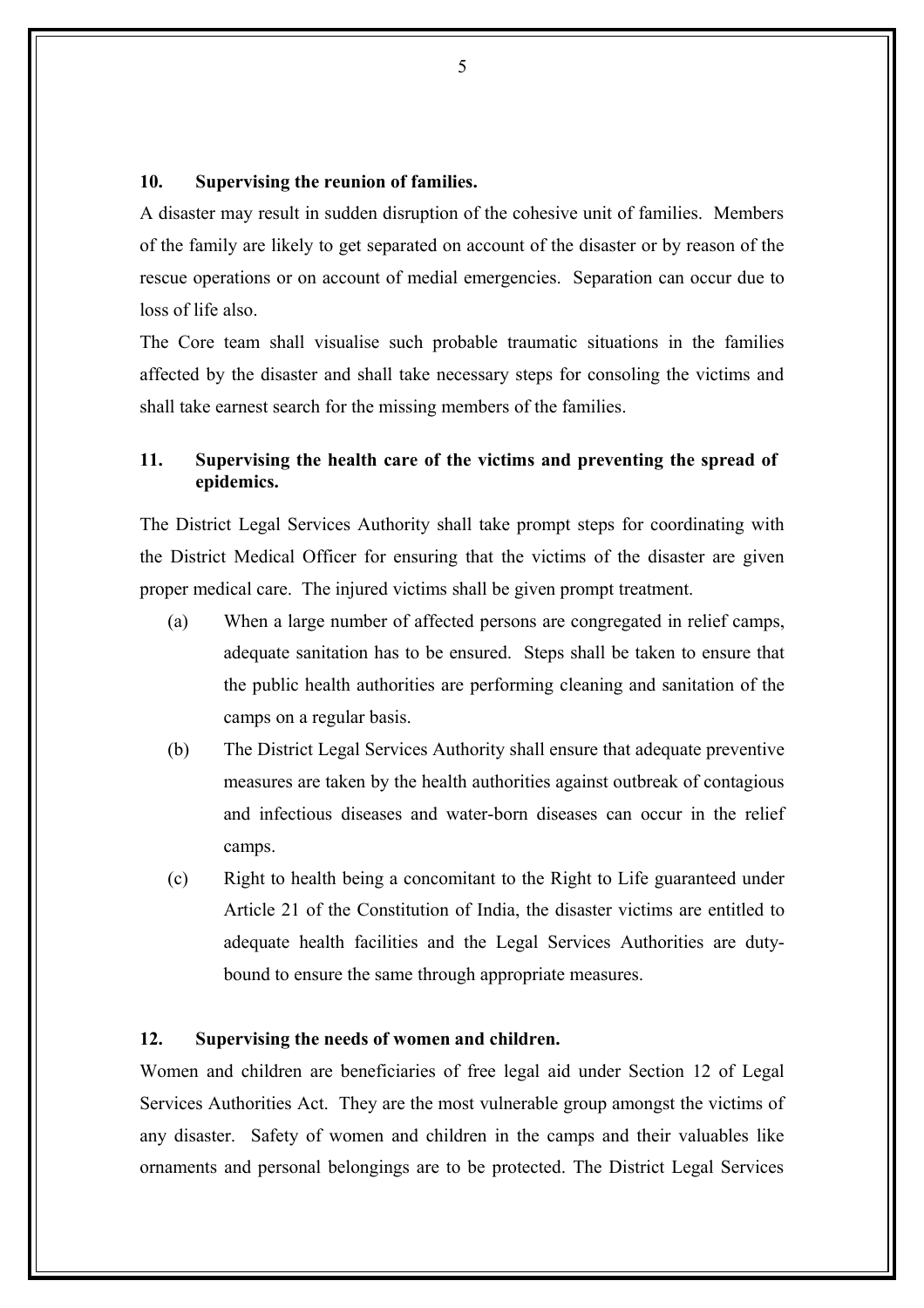Authority shall ensure that the Police takes necessary steps for preventing theft and anti-social activities. Legal Services Authorities shall coordinate with the Police Officers to ensure the safety of women and children.

#### **13. Ensuring the availability of food, drinking-water and medicine.**

The need for food, safe drinking water and medicine are basic human needs and hence are attributes of the Right to life under Article 21 of the Constitution of India. Legal Services Authorities can therefore rightfully intervene and coordinate with the State Government, District Administration and Health Authorities to ensure the availability of food, safe drinking-water and medicine to the victims living in the shelters.

# **14. Supervising the reconstruction of damaged dwelling houses.**

Housing is one of the important problems faced by the victims of disasters. Partial or total damage may occur to houses in disasters like earthquake, flood and communal riots. Assurances given by the Ministers and Government officials ex-gratia payment and funds for reconstruction of damaged houses of the victims may go unfulfilled or forgotten due to passage of time. Efforts shall be taken by the Legal Services Authorities to ensure that such promises are fulfilled and the promised funds or other relief measures are disbursed to the victims without delay.

# **15. Supervising the restoration of cattle and chattel.**

Loss of cattle, chattel and household articles are concomitant with all mass disasters. Thieves, looters and anti-socials have a field day during riots and ethnic violence and also during the havocs like flood, drought, pestilence and earth-quake. The District Legal Services Authority in coordination with the Police or Armed Forces shall ensure that the valuables belonging to the victims are not looted or stolen houses. Similarly, steps shall be taken to protect livestocks and chattel also. The Legal Services Authorities shall coordinate with the animal-husbandry department of the government to save the livestock.

# **16. Legal Awareness Programmes in the relief camps on the legal rights of the victims.**

Once the victims are relieved from the immediate shock and impact of the disaster, the Legal Services Authority may chose a convenient time and place near the relief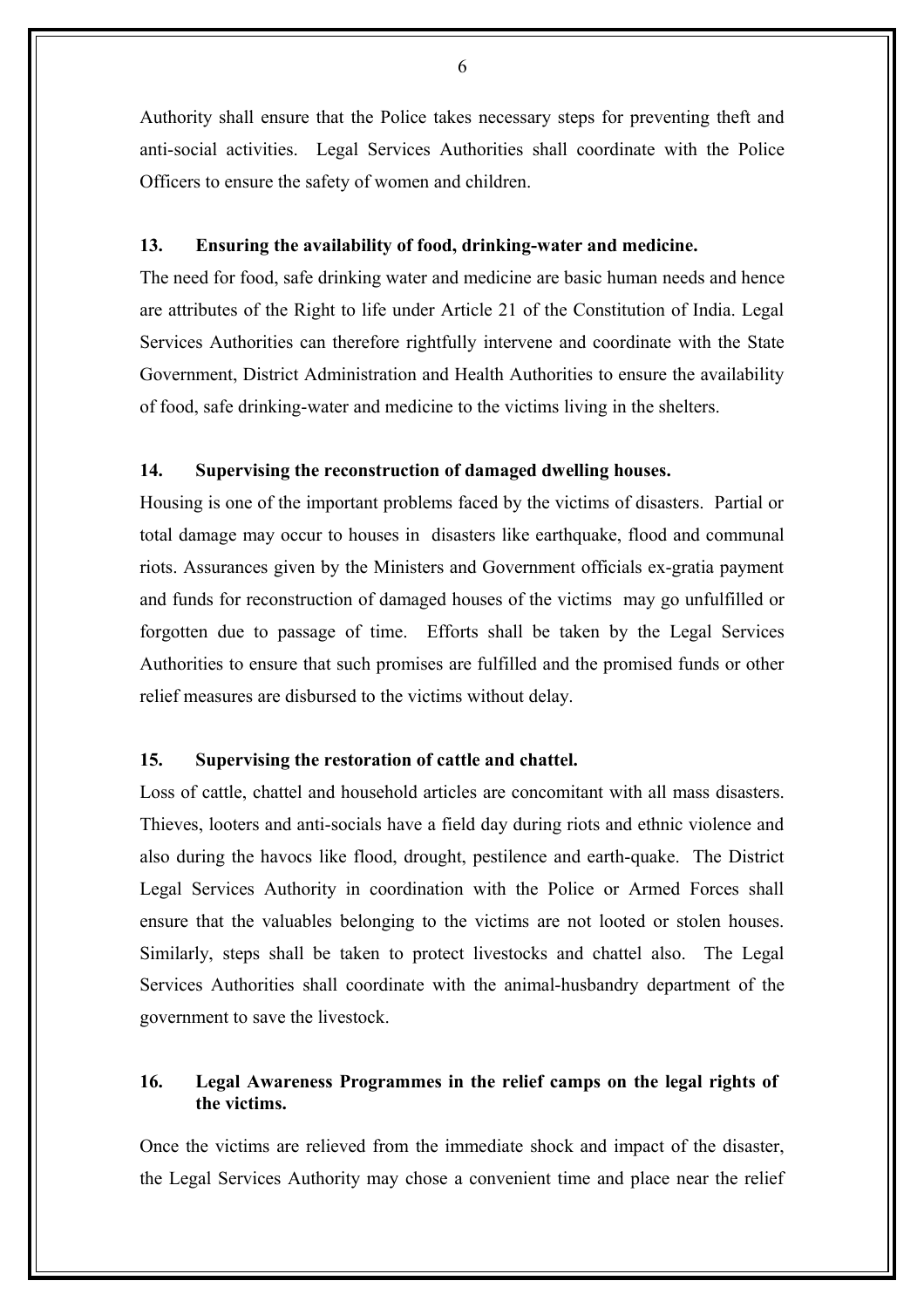camps for imparting legal awareness to the victims. Women lawyers may be entrusted with the job of conducting informal legal awareness programme, mainly related to the rights of the disasters victims to avail of the relief measures from the authorities. The legal remedies available and the mode in which the benefits of the offers and schemes announced by the government are to be availed of also may be included as topics. Legal Awareness Programmes shall not be conducted in a ceremonial manner. Inaugural function and other formalities shall be totally avoided. The ambience of disaster and the mood of grief stricken victims should be fully taken in to account by the resource persons and the steps for legal awareness shall be taken in such a manner as to go along with the measures for consolation and redressal of the grievances of the victims. Visits by women lawyers to the camps and homes of the victim will be desirable.

# **17. Organising Legal Aid Clinics in the affected areas for assisting in the reconstruction of valuable documents.**

It is likely that the victims of disaster have lost their valuable documents like titled deeds, ration cards, identity cards, school and college certificates, certificate of date and birth, passport, driving licence etc. The District Legal Services Authority shall organise legal aid clinics in the affected areas and assist the victims to get duplicate certificate and documents by taking up the matter with the authorities' concerned. Arrangements for issuing Death Certificates of the deceased victims also shall be made.

# **18. Taking care of the rehabilitation and the future care and education of the orphaned children.**

Orphaned children are the living monuments of disasters. Loss of childhood, paternal affection are likely to haunt them for the rest of their lives. At times, the orphaned children may get affected with psychiatric problems also.

The Legal Services Authority shall seek the help of voluntary organisations large business houses and Corporates for the educational needs and accommodation of such children till they attain the age of maturity. In appropriate cases, the Legal Services Authority may assist such children to be taken care of under provisions of the Juvenile Justice (care and protection) Act.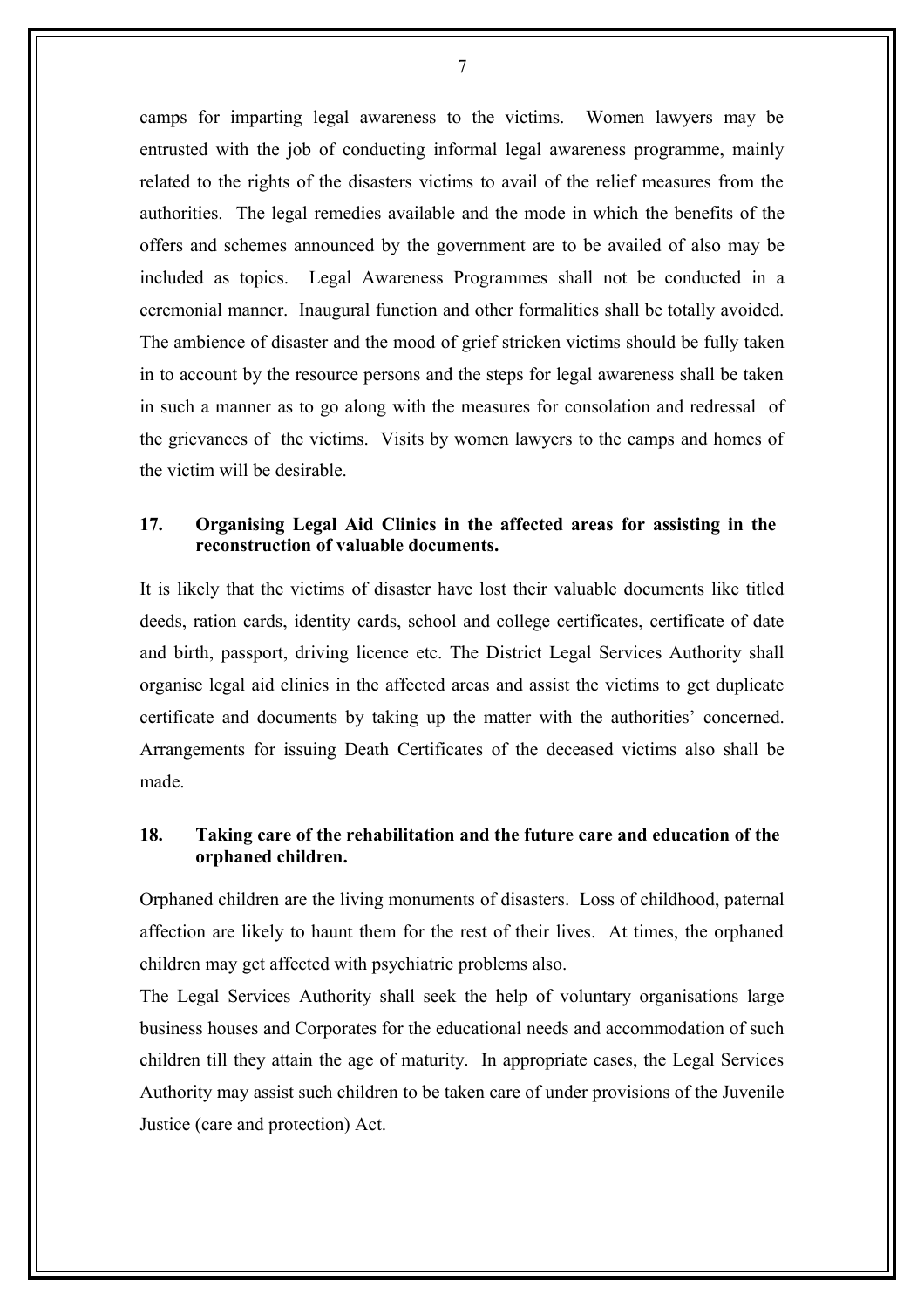#### **19. Taking steps for appropriate debt relief measures for the victims.**

Rehabilitation of disaster victims will be a gigantic challenge for any administration. The adequate funds should be made available to the victims who lost everything in their life for rebuilding their avocation, buying agricultural implements and other implements required for their avocations in which they were engaged prior to the disaster. Victims belonging to fisherman community may require huge amounts for buying nets, boats and outboard engines. Such measures of rehabilitation may require the assistance of government departments concerned. The State Legal Services Authority shall coordinate with Public Sector Banks, Social Welfare Department and other departments concerned for helping the victims to re-start their avocations. In appropriate cases, provisions in the laws relating to debt relief shall be invoked.

#### **20. Rehabilitation of the old and disabled who lost their supporting families.**

Persons with disabilities as defined in Clause (e) of Section 2 of Disabilities (Equal Opportunity) Protection of Rights and Full Participation Act, 1995 are entitled to free legal aid under Section 12 of the Legal Services Authorities Act. Senior citizens are entitled to certain benefits under the provisions of Maintenance and Welfare of Parents and Senior Citizen Act. The senior citizens and disabled persons who lost their support on account of disasters shall be identified and appropriate legal aid shall be given to them.

### **21. Problems relating to Insurance Policies.**

The Legal Services Authorities shall take up the insurance claims of the disaster victims with the Insurance Companies for settlement of such claims. Negotiations may be undertaken with the Insurance Company officials for a settlement favourable to the victims. In appropriate cases the service of Insurance Ombudsman also may be availed of.

### **22. Arranging Bank Loans for restarting the lost business and avocations.**

The victims who suffered substantial loss of their business and implements used in their avocations shall be helped by adopting proper restorative measures. For this